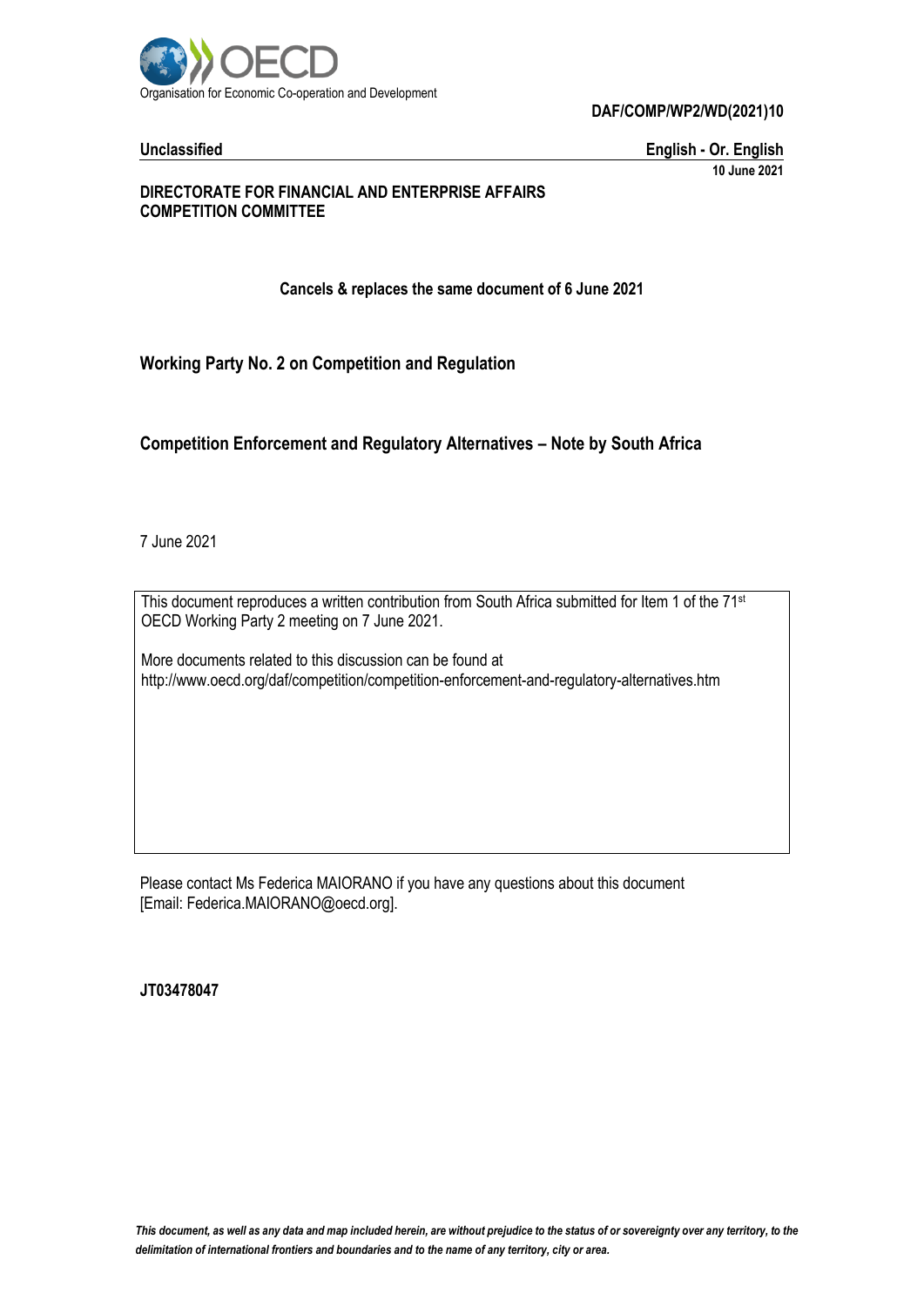# *South Africa*

# **The South African experience in health, banking, communication and ports markets**

# **1. Introduction**

1. This is the submission of the Competition Commission of South Africa (**CCSA**) to the Organisation for Economic Co-operation and Development Organisation (**OECD**)'s Working Party 2 of the Competition Committee for a roundtable discussion on the "Competition Enforcement and Regulatory Alternatives."

2. There has been much debate in South Africa as elsewhere about the relationships between competition authorities and regulators, and between competition and regulation. There have also been court cases regarding the boundaries of the jurisdiction of regulators and the competition authorities, especially in telecommunications in South Africa. Tensions between competition and regulation can arise in instances where regulation limits the scope of competition laws and instances where regulation makes it increasingly difficult to enforce the competition law. The former has mainly been addressed in the South Africa as the Competition Act no.89 of 1998 (as amended) (**the Competition Act**) was amended early on to give the competition authorities jurisdiction over all sectors including those that have sector regulators.

3. South Africa's very complex economic history led to extensive government regulation in one respect and government also actively participated in economic activity through state monopolies. At the advent of democracy in 1994, it became imperative for the state to ensure that the economy is transformed, by ensuring that previous state monopolies including in the various sectors, become competitive through not only the process of market liberalization but also through strengthening and amending regulations which governed the conduct of the state as an economic actor. These interventions were necessitated by the need for sustainable inclusive growth and development. Competition law and policy became one of the instruments envisioned to achieve growth and inclusiveness.

4. The South African economy exhibits high levels of concentration, in large part a result of our history whereby apartheid denied the majority of the population the opportunity to participate in the economy. However, many developing country markets are similarly concentrated given limited domestic markets on the demand side and limited capital and skilled labour on the supply side. The economy is also still amongst the most unequal in the world with high levels of unemployment and poverty, 27 years into democracy. Again, this is a product of our history. It is also something that other developing countries are battling as they undergo the path of development.

5. It is against this backdrop that we reflect the South African experience regarding the competition and regulation enforcement in health, data, banking and ports markets to address emerging competition issues.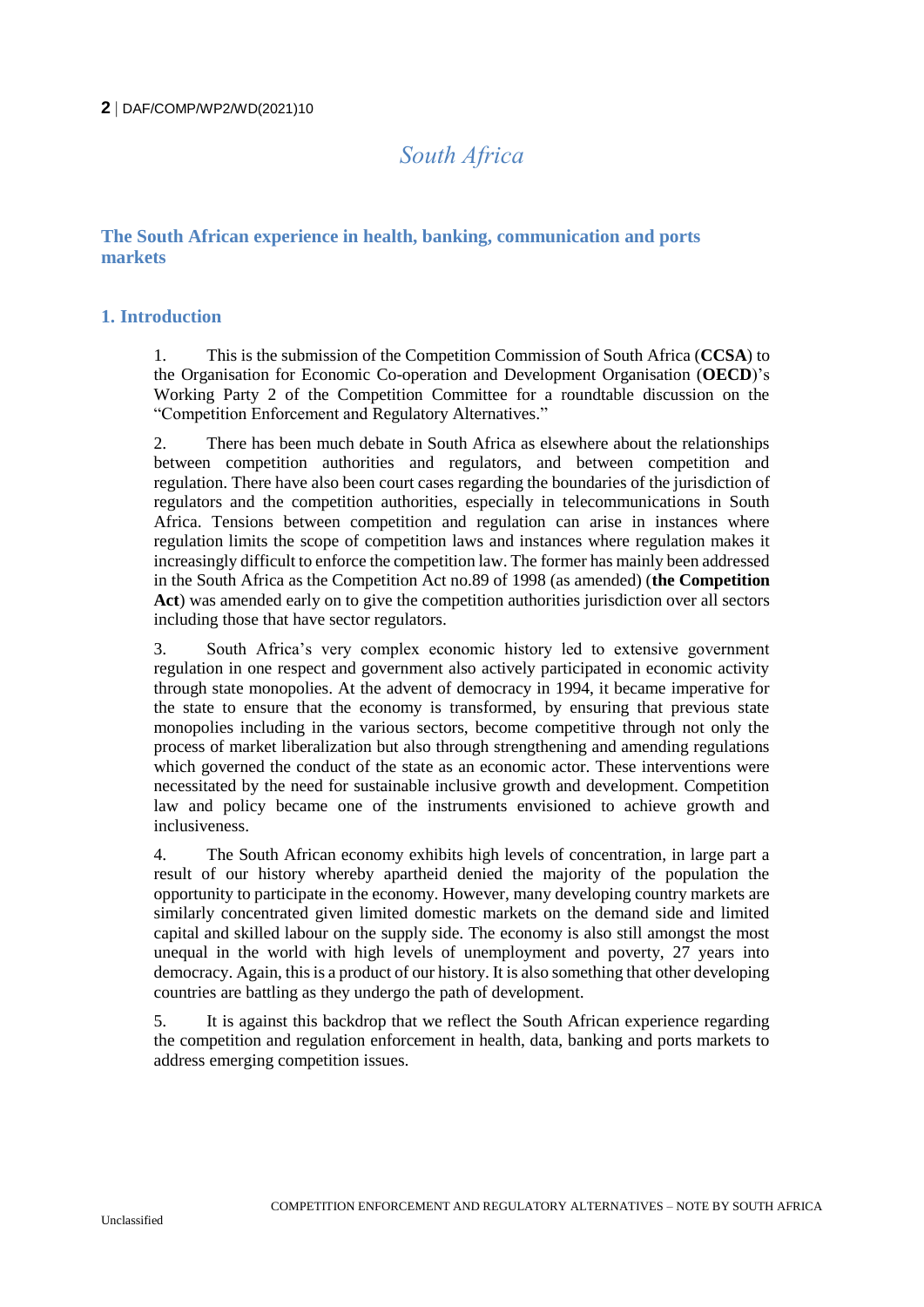# **2. Legislative framework and interplay with sector regulators**

6. The CCSA is one of three independent competition authorities established in terms of the Competition Act. The CCSA has the mandate to regulate competition of all economic activity within South Africa through, *inter alia*, merger control and the investigation of prohibited practices such as cartel conduct and the abuse of market dominance. The role of the CCSA is both investigative and prosecutorial.

7. The other two independent competition authorities of South Africa are the Competition Tribunal and the Competition Appeal Court. The Competition Tribunal is the adjudicative body and the "court of first instance" in relation to the review and/or appeals of decisions of the CCSA. The Competition Appeal Court, a high court, is the appellate body and the court of last instance in relation to competition litigation. The highest court in the land remains the Constitutional Court.

8. The Competition Act establishes concurrent jurisdiction between the CCSA and other sector regulators. To give effect to concurrent jurisdiction, the CCSA has signed various memoranda of understanding with sector regulators. There are inherent tensions on priority setting, as striking the balance on what the competition regulator can do without interfering with the jurisdiction of the sector regulator is complex. In the telecommunication market, for example, the CCSA has intervened to address access to the network infrastructure of the erstwhile monopoly provider, where the sector regulator had limitations.

9. Section 3(1A) of the Competition Act sets out the scope and application of the Act which encompasses concurrent jurisdiction between the CCSA and sector regulators. In particular it sets out that, *"In so far as this Act applies to an industry, or sector of an industry, that is subject to the jurisdiction of another regulatory authority, which authority has jurisdiction in respect of conduct regulated…this Act must be construed as establishing concurrent jurisdiction in respect of that conduct. The manner in which the concurrent jurisdiction is exercised in terms of this Act and any other public regulation, must be managed, to the extent possible, in accordance with any applicable agreement concluded in terms of sections 21(1)(h) and 82(1) and (2)."*

10. Section 21(1)(h) sets out the functions of the CCSA which include negotiating *"agreements with any regulatory authority to co-ordinate and harmonise the exercise of jurisdiction over competition matters within the relevant industry or sector, and to ensure the consistent application of the principles of this Act."*

11. Section 82(1) and (2) sets out that, *"A regulatory authority which…has jurisdiction in respect of conduct regulated in terms of Chapter 2 or 3 or on matters set out in Chapter 4A within a particular sector…must negotiate agreements with the CCSA, as anticipated in section 21(1)(h) and…must identify and establish procedures for the management of areas of concurrent jurisdiction; promote co-operation between the regulatory authority and the CCSA; and provide for the exchange of information and the protection of confidential information."*

12. The import of the above legislative provisions is the recognition that competition regulation forms part of the toolbox of regulation within the economy. Therefore, in order for the CCSA to be effective, there needs to be overall buy-in by all stakeholders in the CCSA's enforcement actions. To this end, the CCSA has concluded memoranda of understanding with at least 13 sector regulators in South Africa.<sup>1</sup> These agreements set out the substantive and institutional relationships between the CCSA and the relevant sector

<sup>1</sup> <http://www.compcom.co.za/mou-with-sector-regulators-in-south-africa/>

COMPETITION ENFORCEMENT AND REGULATORY ALTERNATIVES – NOTE BY SOUTH AFRICA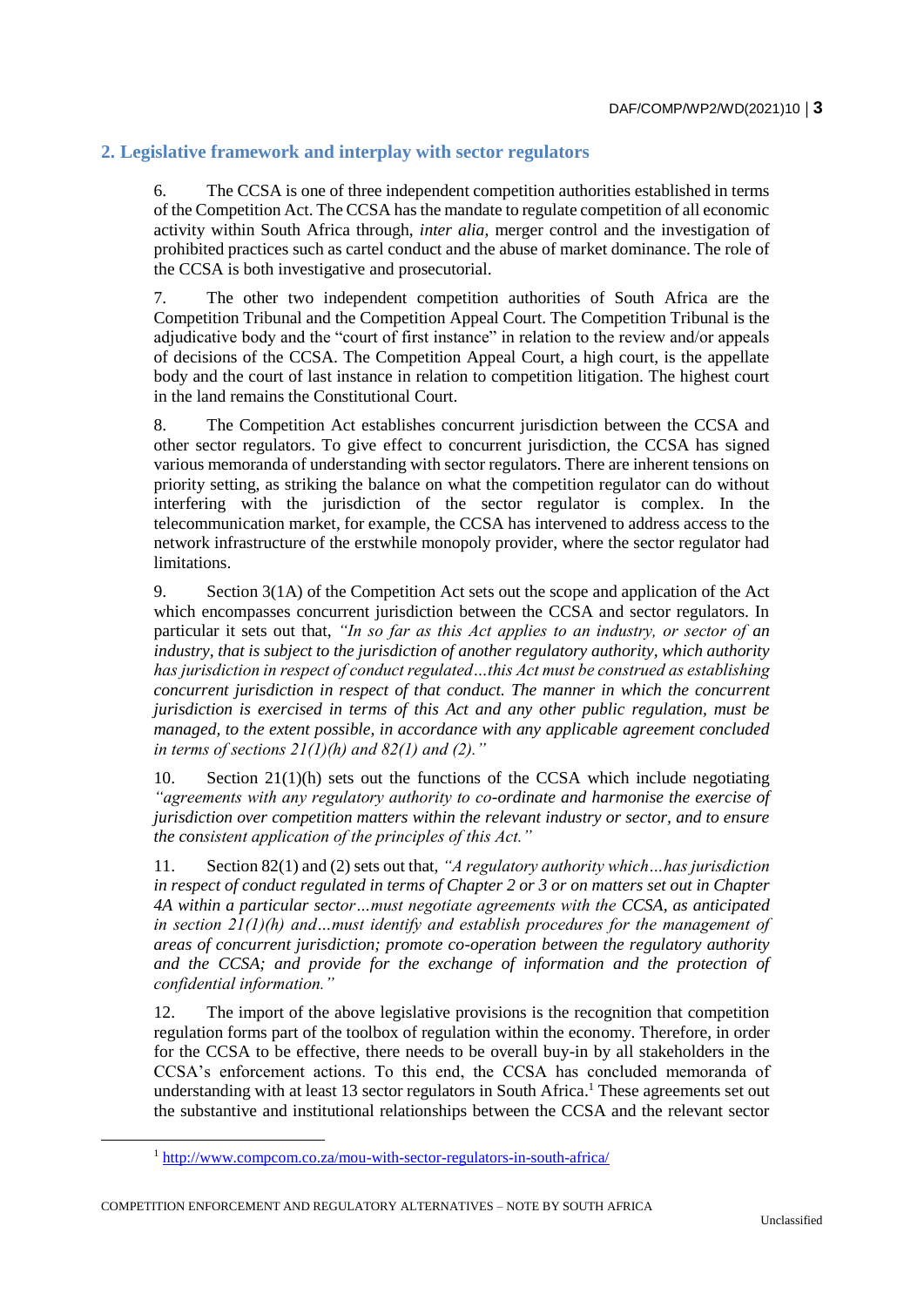regulator including notifications of proceedings relating to concurrent jurisdiction and how each institution will deal with these matters where applicable.

13. Memoranda of understanding also recognise the independence of the CCSA and sector regulators and therefore the decision to intervene in any market by the CCSA is informed by it recognising competition concerns, which is some instances can be due to legislation warranting amendment due to engender anticompetitive behaviour or market outcomes. The recommendations made in terms of the data services market inquiry undertaken by the CCSA are illustrative of the interaction between the CCSA and a sector regulator. In this instance the sector regulator was undertaking its own inquiry into the same market. The CCSA made recommendations/remedies which had a direct impact on the sector regulator including calling for legislative amendment to the legislative instrument which mandates the sector regulator.

14. The coordination and cooperation between the CCSA and sector regulators is imperative not just for overall policy coordination but to ensure that no conflicts arise in terms of market intervention by either institution. The submission focuses on selected interventions of the CCSA in regulated markets, namely, healthcare, banking and communication.

## **3. Intervention in healthcare markets**

15. The Republic of South Africa has a two-tiered healthcare system, comprising a public and private sector. The private healthcare sector caters for an estimated 16% of the population (7 million people) that have access to medical insurance via Medical Aid Schemes<sup>2</sup> and access to high-quality private healthcare.<sup>3</sup> The private healthcare sector accounts for R33.2 billion (approximately USD2.3 billion) of pharmaceutical expenditure which equates to 84% of total pharmaceutical spend in the country.<sup>4</sup>

16. The public healthcare sector on the other hand serves the healthcare needs of 84% of the population  $(42 \text{ million people})^5$  but only accounts for 16% (or R6.1 billion approximately USD400 million) $\delta$  of the total pharmaceuticals expenditure in the country and has access to 2 400 product lines.<sup>7</sup> Public sector medicines are procured through a tender system which is administered by the National Department of Health.<sup>8</sup> Public healthcare is financed by the government, primarily through taxes.

17. Prior to the advent of democracy in 1994, the pricing of medicine in South Africa was largely subject to market forces, with the result that multinational pharmaceutical

 $\overline{a}$ 

<sup>2</sup> Some Medical Aid Scheme contributions are financed by employees and others joint contributions from employees and employers.

<sup>3</sup> IMS Health Company presentation (November 2016): A review of the South African Pharmaceutical landscape.

<sup>4</sup> ibid

<sup>&</sup>lt;sup>5</sup> IMS Health Company presentation (November 2016): A review of the South African Pharmaceutical landscape.

<sup>6</sup> ibid

<sup>7</sup> Ngozwana, S. (2016). Policies to Control Prices of Medicines: Does the South African Experience Have Lessons for Other African Countries in Making Medicines in Africa edited Maureen Mackintosh, Geoffrey Banda, Paula Tibandebage,

Watu Wamae. Palgrave MacMillan

<sup>8</sup> ibid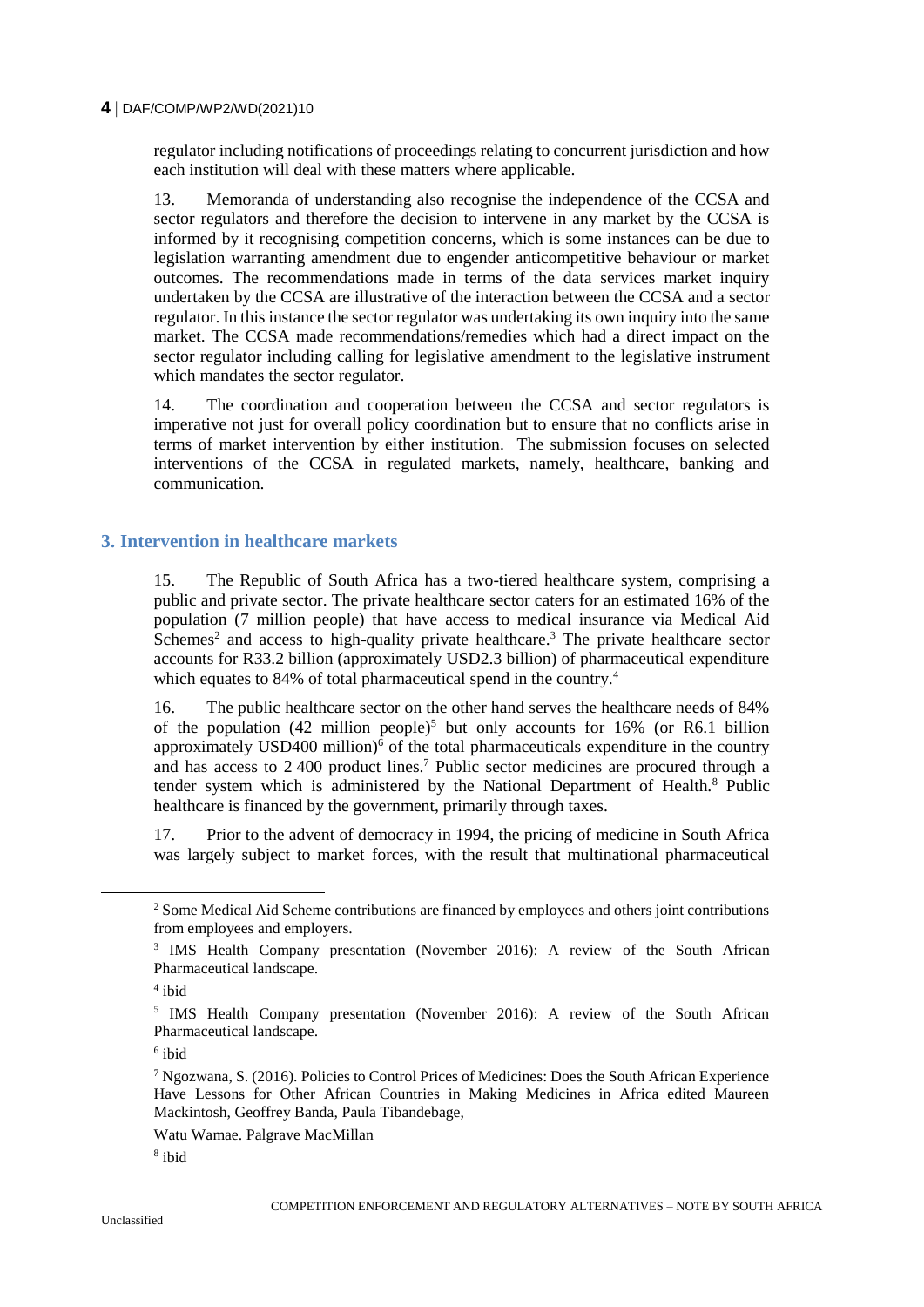companies were free to determine the price at which they sold their products in the country. Innovator brands dominated the market while generics held limited market share. Pharmaceutical companies promoted their products directly to doctors and pharmacists, and would offer samples, bonuses, discounts, rebates and other incentives to encourage the prescription or dispensing of a particular product.In 1994, the new democratic government undertook to reform the healthcare system. The drafting of the National Drug Policy  $(1996)$ <sup>9</sup> sought to increase access to safe, affordable and quality medicines for all South Africans and laid the foundation for subsequent revisions to legislation and regulations to reduce prices and improve access to pharmaceutical products.<sup>10</sup>

18. Amendments to legislation in 1997 saw significant changes to the manner in which pharmaceutical products were supplied and marketed in South Africa. In particular, the amendments made provision for the importation of medicines by companies other than the patent holder, prohibited sampling medicines, bonuses, rebates and any other incentive schemes, and made the generic substitution of products mandatory. The amended legislation further called for the establishment of a Pricing Committee, which was tasked with correcting the pricing distortions in the market by developing a transparent pricing system for all medicines and scheduled substances<sup>11</sup> sold in South Africa.<sup>12</sup> This led to the introduction of a Single Exit Price (**SEP**) regulatory framework in 2004. Under the SEP regime, the price at which manufacturers sell to pharmacies is regulated and cannot be varied according to volumes sold. Manufacturers are obliged to supply medicines to wholesalers at the SEP plus logistic fees, and pharmacists have to dispense all products to patients at SEP plus dispensing fees.<sup>13</sup> The objective of SEP is to ensure price transparency and that manufacturers sell medicine at one price to all customers in the price sector regardless of order size, consumption levels or customer profile. Only scheduled medicines are subject to SEP (Schedule  $1 - 7$ ).

19. The private healthcare system in South Africa is relatively well resourced, with substantially higher per capita spending than the public sector. Private healthcare inflation has been consistently higher than the consumer price index, making cover increasingly unaffordable. In the light of these increases, which only a minority of South Africans can afford, the CCSA initiated the Health Market Inquiry (HMI) in 2013 to investigate and provide explanations for these increases in price and expenditure.

20. The HMI assessed the costs of private healthcare cost were increasing substantially overtime. The study found that the healthcare market is characterised by high costs, due to a highly concentrated funders and facilities (hospital) markets, disempowered and uninformed consumers, a general absence of value-based purchasing, practitioners who are subject to little regulation and failures of accountability at many levels. The report

 $\overline{a}$ 

<sup>9</sup> National Drug Policy for South Africa (1996)

<sup>&</sup>lt;sup>10</sup> Ngozwana, S. (2016). Policies to Control Prices of Medicines: Does the South African Experience Have Lessons for Other African Countries in Making Medicines in Africa edited Maureen Mackintosh, Geoffrey Banda, Paula Tibandebage,

Watu Wamae. Palgrave MacMillan

 $11$  Including generic and originator products across Schedules 1 to 7

<sup>&</sup>lt;sup>12</sup> Ngozwana, S. (2016). Policies to Control Prices of Medicines: Does the South African Experience Have Lessons for Other African Countries in Making Medicines in Africa edited Maureen Mackintosh, Geoffrey Banda, Paula Tibandebage,

Watu Wamae. Palgrave MacMillan

<sup>&</sup>lt;sup>13</sup> Medicines and Related Substances Act, 1965 (Act no. 101 of 1965): Regulations Relating to a Transparent Pricing System for Medicines and Scheduled Substances (Draft Dispensing Fee for Pharmacists**)**. *Government Notice 895 in Government Gazette 40188 dated 5 August 2016.*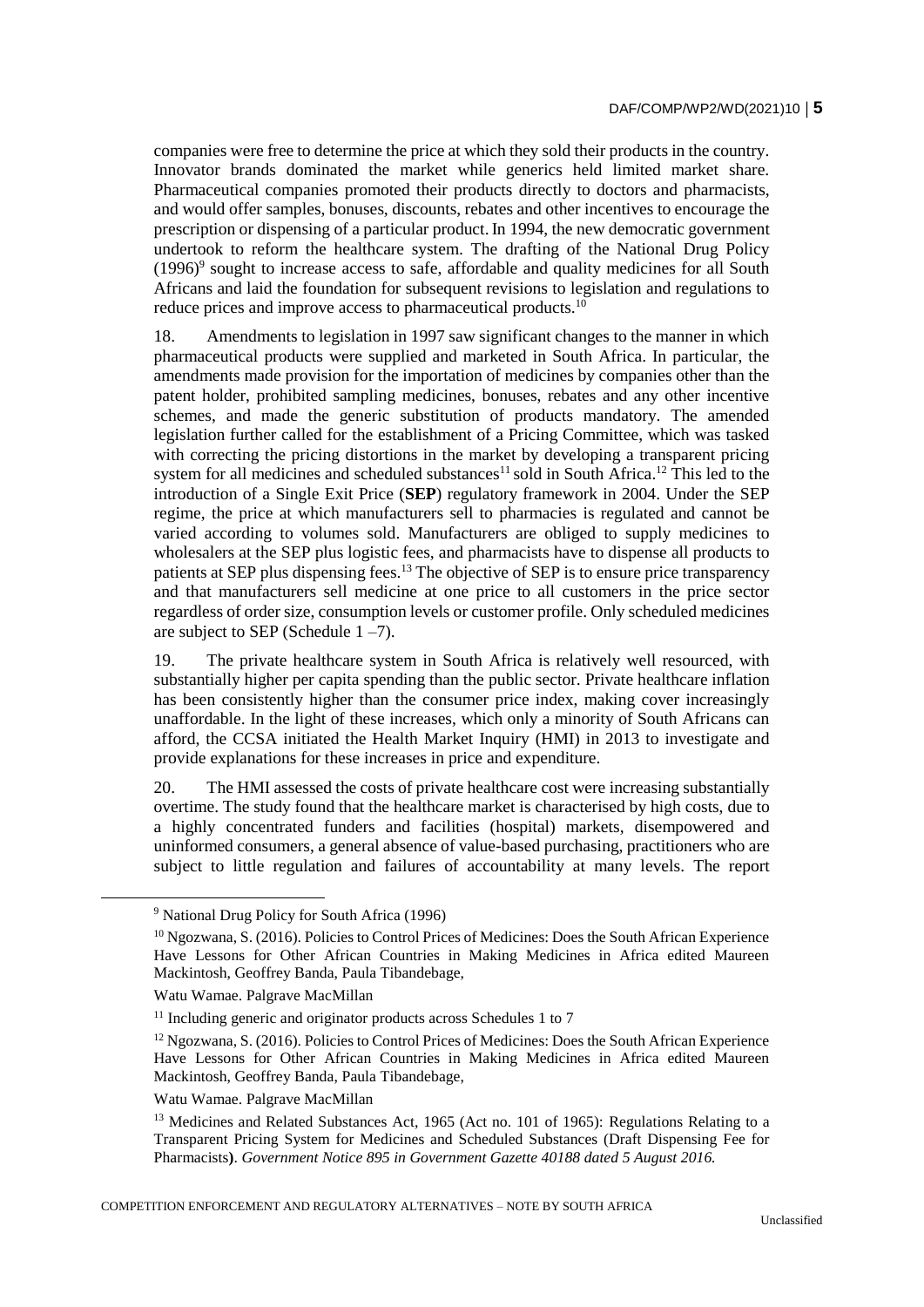recommended several regulatory reforms, to enable a more competitive private healthcare market which should translate into lower costs and prices, more value-for-money for consumers and should promote innovation in the delivery and funding of healthcare. These recommendations came in at an opportune time as the country was transitioning to implement a National Health Insurance, to achieve universal health coverage.

## **4. Intervention in banking/financial markets**

21. The banking sector is characterised by dense rules and standards as well as a lack of information for consumers to make informed choices . Much of competition regulation in banking focusses largely on consumer banking. However, banking and financial services are imperative to the growth of small and medium-sized firms who, in the developing world are the biggest employers. Therefore, access to financing and banking facilities to all economic players of all sizes is key to encouraging entrepreneurship, entry, investment and dynamism in all sectors of the economy.

22. In 2006 the CCSA initiated an inquiry into the banking sector to assess the level and structure of charges made by banks, as well as by other providers of payment services, including, the relation between the costs of providing retail banking and/or payment services and the charges for such services, and the process by which charges are set, and the level and scope of existing and potential competition in this regard. At the time of the enquiry the banking industry's revenue accounted for around 6% of GDP or R106.9billion and transactional fee income amounted to R34.5 billion.

23. The decision to launch the enquiry was prompted by widespread consumer concerns about the level of bank charges, a 2004 report into competition in banking commissioned by the National Treasury and a 2006 *FEASability (Pty) Ltd* report commissioned by the CCSA on competition in banking and the national payments system. On the basis of these reports, the CCSA decided to conduct a comprehensive comparative study into competition in retail banking, access to the national payments system, and financial inclusion. The enquiry was established in terms of Section 21 of the Competition Act, 89 of 1998 (as amended) which states that the Commission may enquire into any matter that concerns the purposes of the Competition Act.

24. The four major banks together had over 90% of the market. Around 1 billion ATM transactions were made which generated gross revenues in excess of R4 billion for the banks. This led the inquiry to conclude that pricing arrangements between banks for use of shared networks have served to shelter the provision of ATM services from effective price competition. Pricing arrangements in relation to "on-us" / "off-us" charged customers a substantially higher fee for off-us transactions which restricts the ability of consumers to exercise choice in terms of cash dispensing services. Therefore, the abolition of ATM transaction fees may force banks to charge the consumer directly for the cash dispensing service, increasing transparency.

25. After the conclusion of the enquiry, the CCSA engaged with National Treasury and the South African Reserve Bank (**SARB**) to discuss the findings and coordinate implementation of the recommendations. Many of the banking inquiry recommendations were implemented by the National Treasury, SARB, individual banks, the Payments Association of South Africa (**PASA**) and the Banking Association of South Africa (**BASA**) over several years, with the SARB for example issuing a policy position paper on non-bank access to the payments system in 2011, BASA issuing a new code of conduct in 2011, and PASA making changes to various rules, including its constitution, over time.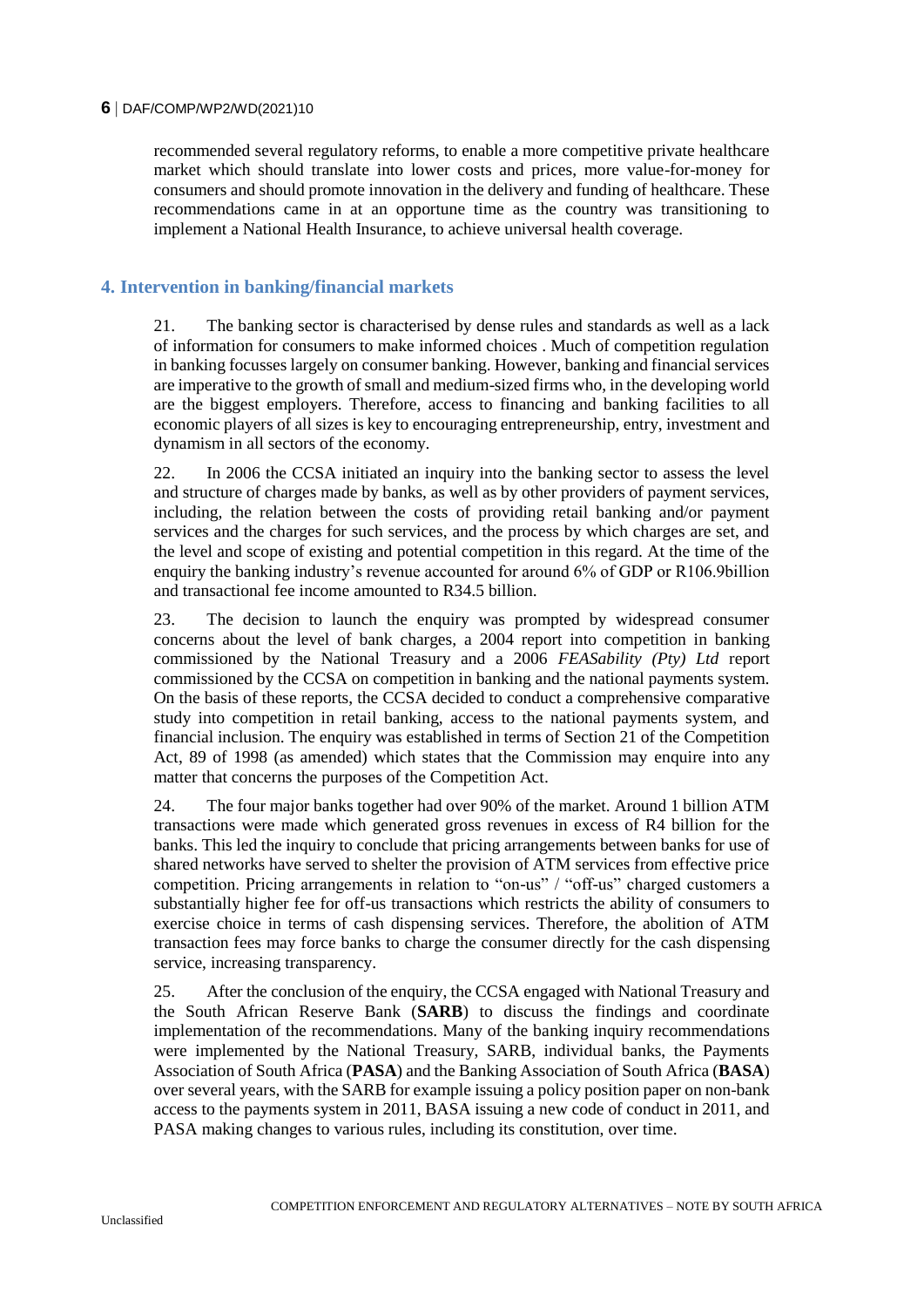26. Financial inclusion has subsequently grown significantly in South Africa: 51% of adults in South Africa had a bank account in 2006 while 75% had one in 2013. The banking sector has seen significant growth in transaction fee and related income, among all banks, and mostly above the rate of growth of bank revenues.

**27.** There are some gaps in South Africa's banking policymaking and regulatory environment that mean that mobile and online payments enjoyed in other countries (some significantly less developed than South Africa) are missing in South Africa. Most of the key banking enquiry recommendations fell to the policymaker and regulator to implement, the lack of incorporation of these two entities in the banking enquiry process has resulted in substantial delays in implementation and in some cases a resistance to reforms altogether.

## **5. Intervention in the communication markets (mobile data)**

28. The data services market inquiry (mobile telecommunications) which was initiated in terms of the 2013 amendments assessed mobile data prices in South Africa, which were found to be both high and structurally anti-poor insofar as smaller volume bundles were priced inexplicably higher on a per MB basis compared to larger bundles. This sector is regulated by the Independent Communications Authority of South Africa (ICASA) which is a creature of statute formed in terms of the Independent Communications Authority of South Africa Act, 13 of 2000, as amended. ICASA is responsible for regulating telecommunications, broadcasting and postal industries. ICASA also issues licenses to telecommunications and broadcasting service providers, and enforces compliance with rules and regulations, as determined by the Electronic Communications Act, 26 of 2005 as amended.

29. The Inquiry was initiated by the Commission in August 2017 following concerns expressed by government about the high level of data prices and the importance of data affordability for the South African economy and consumers. On 2 December 2019, the Commission released the final report of the Inquiry containing the final recommendations. Two broad sets of recommendations were proposed in the report. The first set sought to provide immediate relief to high data prices, especially for low-income consumers. This set of recommendations proposed a number of steps to be taken soon after the release of the final report in order to have an immediate impact on data costs. The second broad set of recommendations proposed initiatives to improve mobile price competition and greater infrastructure alternatives to consumers over the medium term. This set of recommendations would have a mid to long-term effects on data prices. Overall, these recommendations were envisaged to lower data prices for all consumers, particularly the poor, and to also promote greater economic inclusion as the country moves into the digital age.

30. The Mobile Network Operators undertook to implement the following: reductions of data costs by up to 50%, provide lifeline data and zero rating of data for public interest organizations, such as education, healthcare. These undertakings are important at time where economies are transitioning to operate digitally, due to COVID19. The commitments by mobile data service providers to reduce data costs in South Africa will save consumers over R3 billion annually.

#### **6. Intervention in ports**

31. On 7 July 2016 the Commission initiated a complaint in terms of section 49B(1) of the Competition Act against Transnet SOC Ltd ("Transnet") and its two divisions, namely,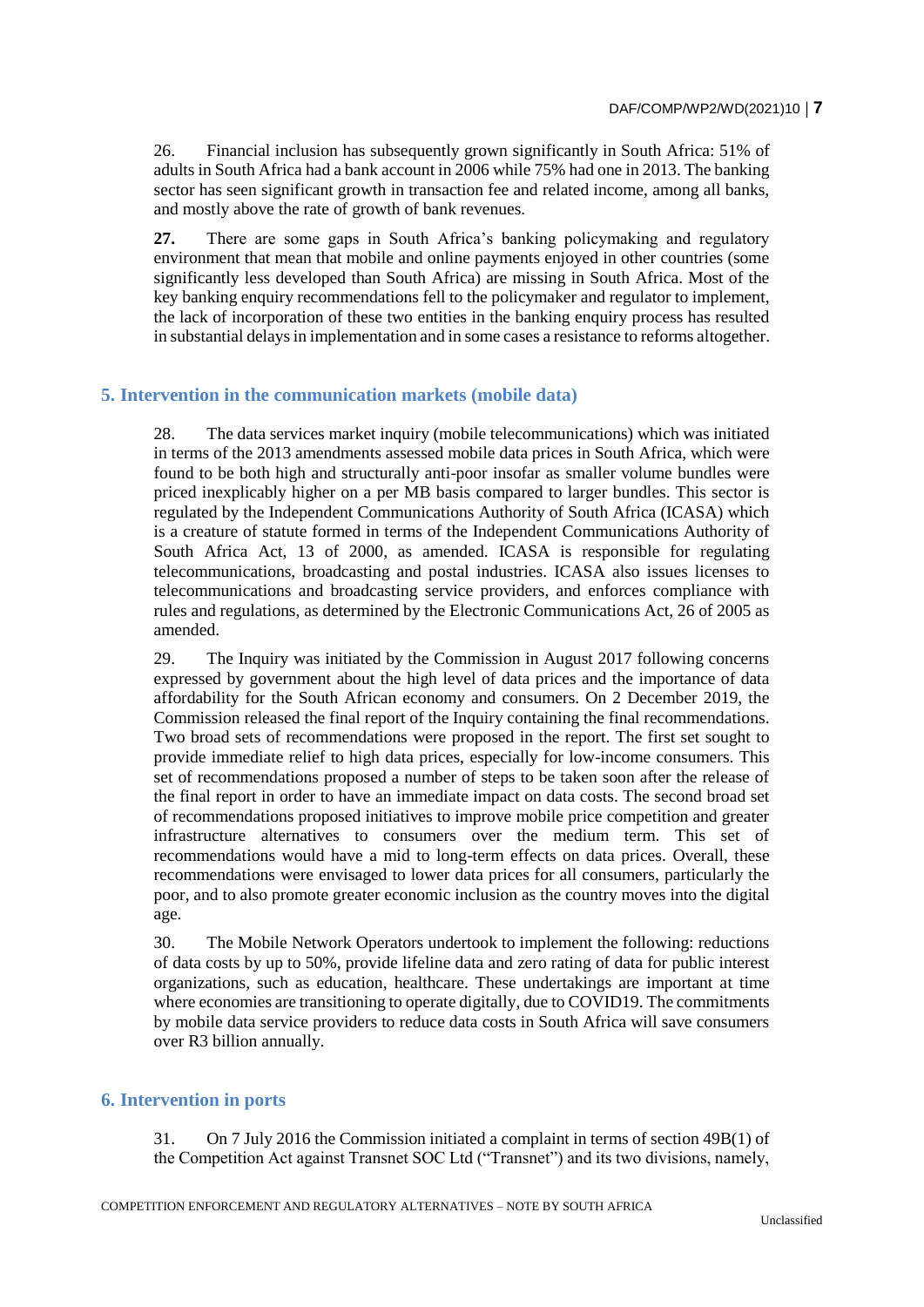Transnet National Ports Authority ("TNPA") and Transnet Port Terminals ("TPT"), for alleged contravention of certain sections of the Competition Act. Of relevance to the issue under consideration is the investigation against TNPA, which TNPA is responsible for issuing licences to terminal operators to provide terminal operating services within a port. In this regard, TNPA has issued licences to TPT (another division of Transnet) and private terminal operators. TPT and private terminal operators are responsible for managing terminal operations and handling cargo at commercial ports in South Africa. The commercial activities of TNPA fall within the purview of the regulatory mandate of the Ports Regulator of South Africa (**the Ports Regulator**), established in terms of the National Ports Act number 12 of 2005.

32. The initiation was based on the information obtained by the Commission that gave rise to a reasonable suspicion that the Respondents may have engaged in excessive pricing in the provision of port services and exclusionary practices in the prioritisation of cargo and berthing at port terminals, respectively, in contravention of sections 8(a) and 8(c) of the Competition Act. The pricing aspects of the compliant include prices that were determined by the Ports Regulator.

33. The investigation revealed that TNPA has refused to issue terminal licences and/or enter into terminal operator agreements in contravention of section 8(c) of the Competition Act and the Commission will refer the alleged conduct to the Tribunal for prosecution. In respect of TNPA, the investigation revealed that TNPA's revenue is below its total economic costs. The evidence before the Commission indicates that the alleged excessive pricing conduct cannot be sustained. As a result, the excessive pricing allegation against TNPA has not been pursue further.

### **7. Conclusion**

34. The four case studies of the interventions of the CCSA in healthcare, banking, communication and ports markets have demonstrated the importance of competition regulation in South Africa, particularly also in those sectors subject to sector regulation. The broad architecture of the Competition Act provides for mechanisms for effective competition regulation in all sectors of the economy, particularly with the increasing use of market inquiry powers that allow for the CCSA to identify and propose policy recommendation as well as market correcting measures to address competition concerns in markets.

35. Competition regulation has proved an important instrument within South Africa's policy framework to contribute to structural transformation. The competition authorities have been able to intervene in markets that are of strategic importance to South Africa's development. Moreover, the competition authorities have also sought to intervene in a meaningful way by using innovative remedies beyond the imposition of administrative penalties to effectively address the identified competition harm as well as improve the competitive dynamics of markets. This the CCSA has undertaken in individual enforcement cases and advocacy initiatives, with the latter illustrated in the recommendations on policy and legislative changes.

36. The CCSA's intervention into the various sectors has markedly contributed to opening up concentrated markets, dealing with cartel behaviour and clearing mergers that are likely to result in efficiencies in the broader economy (and blocking anti-competitive mergers too). South Africa is still not competitive in many other sectors thus requiring ongoing pro-competitive regulatory intervention by both the competition authorities and sector-specific regulators.